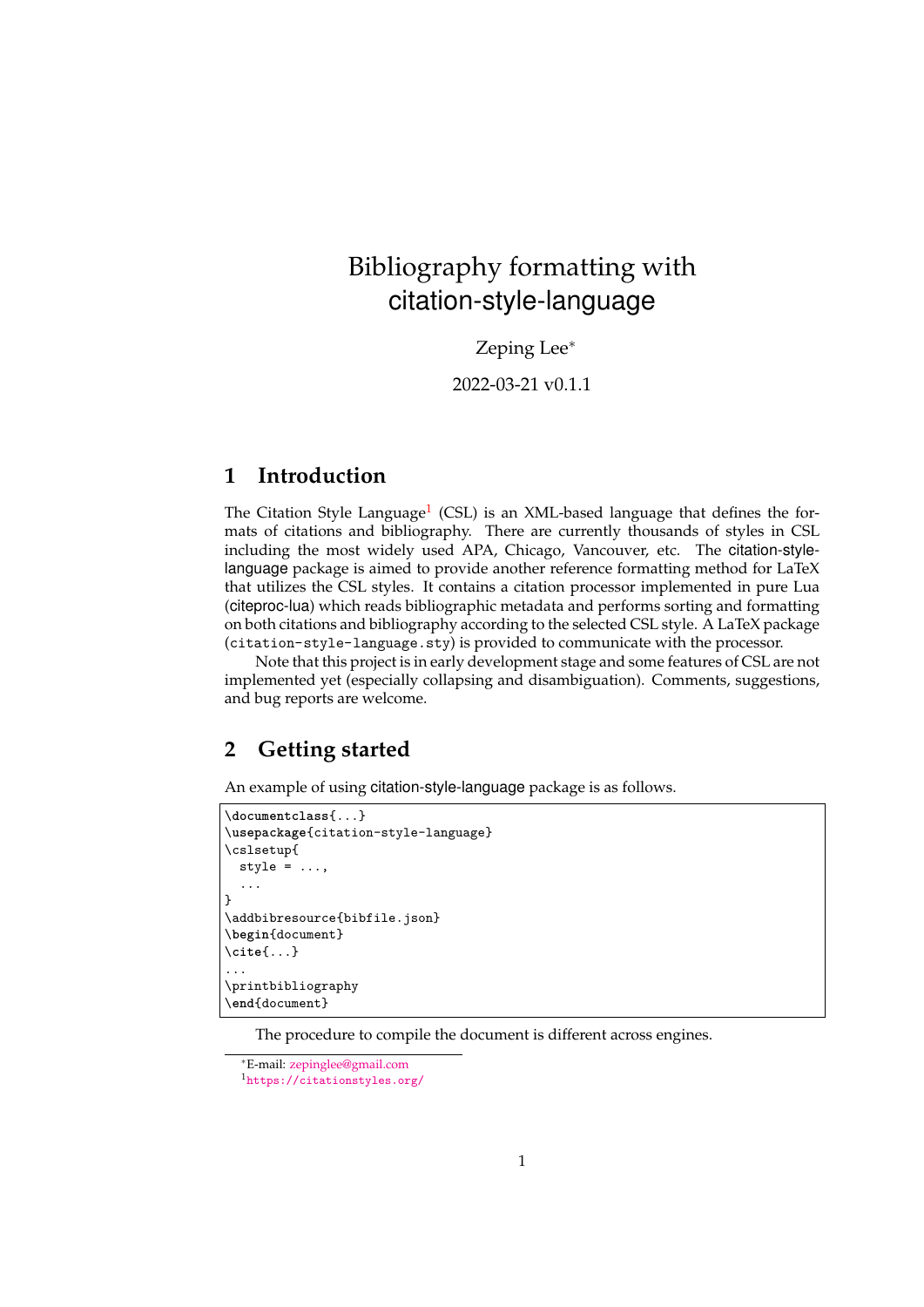**LuaTeX** The CSL processor is written in Lua and it can be run directly in LuaTeX without the need of running external programs. For LuaTeX, the compiling procedure is simply running latex twice, which is the same as documents with cross references.

**Other engines** For engines other than LuaTeX, the citeproc executable is required to run on the .aux file to generate the citations and bibliography. The general procedure is similar to the traditional BibTeX workflow.

- 1. Run latex on example.tex.
- 2. Run citeproc on example.aux. The engine reads the .csl style, CSL locale files, and .bib database and then writes the processed citations and bibliography to example.bbl.
- 3. Run latex on example.tex. The .bbl file is loaded and all the citations and bibliography are printed.

### **3 Package commands**

\cslsetup \cslsetup{⟨options⟩}

The behavior of the citation-style-language package is controlled by several keyvalue options which can be set with the \cslsetup command. For example,

```
\cslsetup{
 style = apa,
  locale = zh-CN,
}
```
style The style=⟨*style-id*⟩ option selects the style file ⟨*style-id*⟩.csl for both citations and bibliography. The implemented CSL style files are available in the official GitHub repos-itory<sup>[2](#page-1-0)</sup> as well as the Zotero style repository<sup>[3](#page-1-1)</sup>. The user may search and download the .csl file to the working directory. The following styles are distributed within the package and each of them can be directly loaded without downloading.

**american-chemical-society** American Chemical Society

**american-medical-association** American Medical Association 11th edition

**american-political-science-association** American Political Science Association

**american-sociological-association** American Sociological Association 6th edition

**apa** American Psychological Association 7th edition

**chicago-author-date** Chicago Manual of Style 17th edition (author-date)

**chicago-fullnote-bibliography** Chicago Manual of Style 17th edition (full note)

**chicago-note-bibliography** Chicago Manual of Style 17th edition (note)

<span id="page-1-0"></span><sup>2</sup><https://github.com/citation-style-language/styles>

<span id="page-1-1"></span><sup>3</sup><https://www.zotero.org/styles>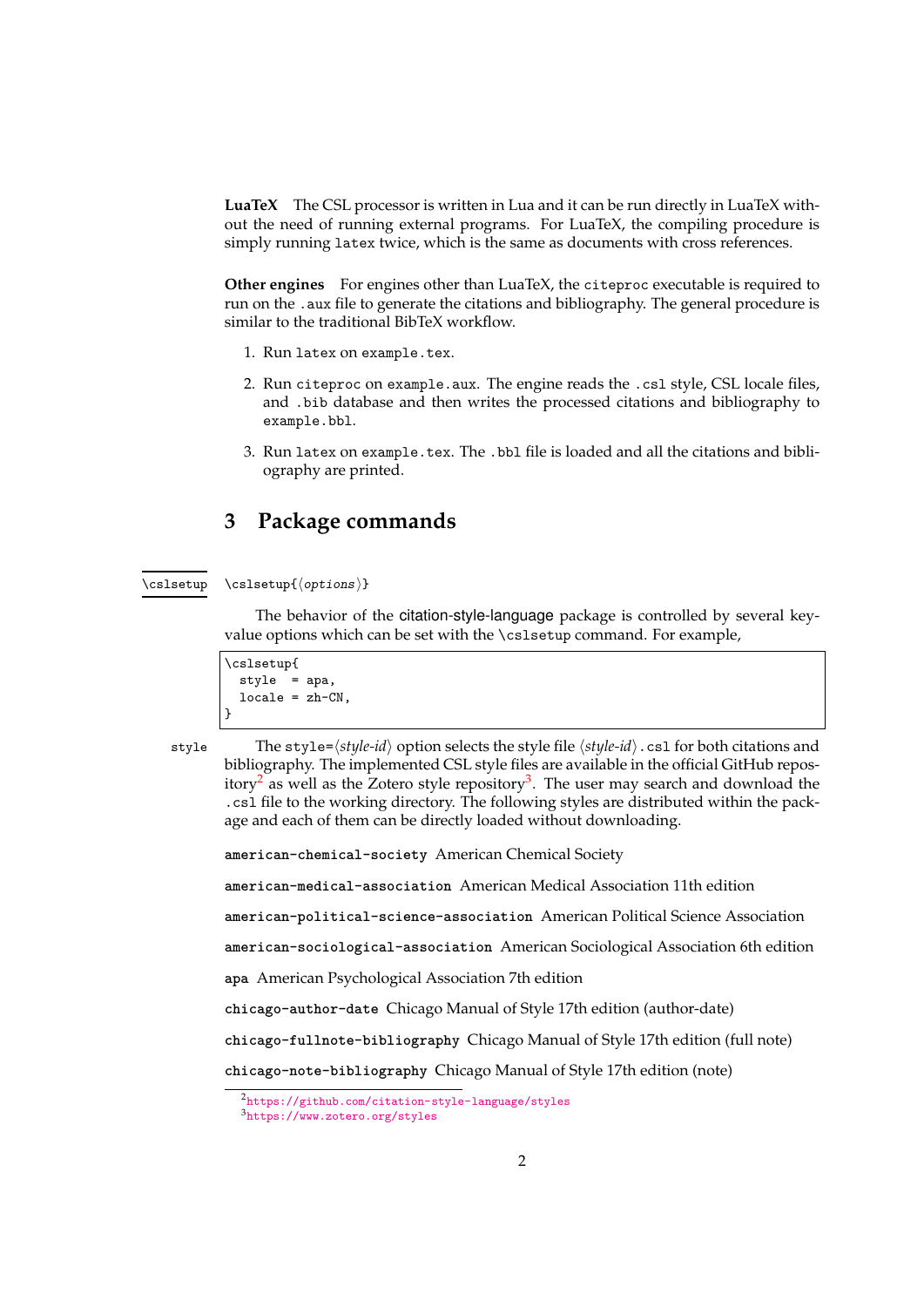**elsevier-harvard** Elsevier - Harvard (with titles)

**harvard-cite-them-right** Cite Them Right 11th edition - Harvard

**ieee** IEEE

**modern-humanities-research-association** Modern Humanities Research Association 3rd edition (note with bibliography)

**modern-language-association** Modern Language Association 9th edition

**nature** Nature

**vancouver** Vancouver

locale The locale option receives an ISO 639-1 two-letter language code (e.g., "en", "zh"), optionally with a two-letter locale code (e.g., "de-DE", "de-AT"). This option affects sorting of the entries and the output of dates, numbers, and terms (e.g., "et al."). It may also be set auto (default) and the default-locale attribute in the CSL style file will be used. The locale falls back to "en" (English) if the attribute is not set. When babel package is loaded, the selected main language is implicitly set as the locale for citation-stylelanguage.

bib-font Usually, the list of references is printed in the same font style and size as the main text. The bib-font option is used to set different formats in the thebibliography environment. It may override the line-spacing attribute configured in the CSL style. For example, to force double-spacing in the bibliography:

\cslsetup{bib-font = \**linespread**{2}\**selectfont**}

bib-item-sep The vertical space between entries in the bibliography is configured in the CSL style. It can be overridden by this bib-item-sep option. It is recommended to set bib-item-sep to a stretchable glue rather than a fixed length to help reducing page breaks in the middle of an entry.

\cslsetup{bib-item-sep = 8 pt plus 4 pt minus 2 pt}

bib-hang The bib-hang option sets the hanging indentation length which is usually used for author-date style references. By default, it is 1 em (with respect to the bib-font size if set).

\addbibresource \addbibresource[⟨options⟩]{⟨resource⟩}

The \addbibresource command adds the contents of ⟨*resource*⟩ into the bibliographic metadata. The ⟨*resource*⟩ may be a CSL-JSON file or the Bib(La)TeX .bib file. CSL-JSON  $4$  is the default data model defined by CSL. Its contents are usually exported from Zotero. The traditional .bib file is converted to CSL-JSON internally for further processing. The mapping of entry-types and fields between them is detailed in the GitHub wiki page<sup>[5](#page-2-1)</sup>. Note that only UTF-8 encoding is supported in the *\resource*} file.

\addbibresource{data-file.json} \addbibresource{bib-file.bib}

<span id="page-2-0"></span><sup>4</sup><https://github.com/citation-style-language/schema#csl-json-schema>

<span id="page-2-1"></span><sup>5</sup><https://github.com/zepinglee/citeproc-lua/wiki/Bib-CSL-mapping>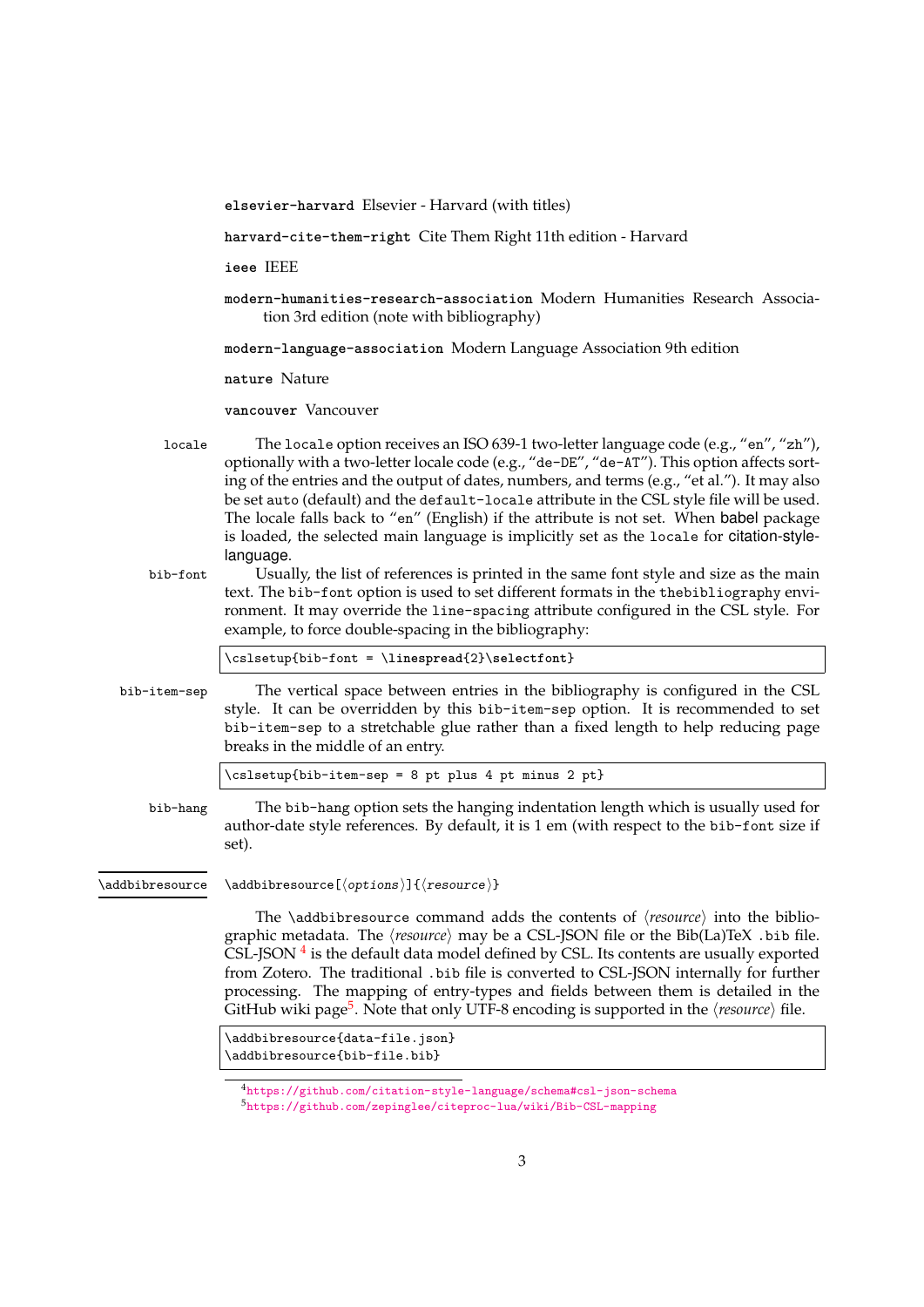<span id="page-3-0"></span>Table 1: The locators supported in CSL v1.0.2.

| act.            | folio     | section       |
|-----------------|-----------|---------------|
| appendix        | issue     | sub-verbo     |
| article-locator | line      | supplement    |
| book            | note      | table         |
| canon           | opus      | timestamp     |
| chapter         | page      | title-locator |
| $c0$ lumn       | paragraph | verse         |
| elocation       | part      | version       |
| equation        | rule      | volume        |
| figure          | scene     |               |

\cite \cite[⟨options⟩]{⟨keys⟩}

The citation command is similar to the one in standard LaTeX except that the prefix ⟨*options*⟩ is in key-value style. The ⟨*options*⟩ can be prefix, suffix or one of locators like page or figure. The full list of supported locators is detailed in Table [1.](#page-3-0) An example is as follows.

page figure

suffix

\**cite**[prefix = {See }, page = 42]{ITEM-1}

The traditional form \cite[⟨*prenote*⟩][⟨*postnote*⟩]{⟨*keys*⟩} introduced in natbib and biblatex is also supported but not recommended. If only one optional argument is provided, it is treated as ⟨*postnote*⟩. The ⟨*postnote*⟩ is used as a page locator if it consists of only digits.

In other packages, several commands are provided for producing citations in different styles such as \citet, \citep, \parencite, and \footnotecite. In citation-stylelanguage package, however, the format of citations is fixed as defined in CSL style and it is impossible to select another format without modifying the .csl style file. Note that narrative citation (like "Doe (2018)") will be supported in CSL 1.1.

\cites \cites[⟨options⟩]{⟨key⟩}...[options]{⟨key⟩}

The \cites accepts multiple cite items in a single citation. This command scans greedily for arguments and a following bracket may be mistakenly recognized as a delimiter. To prevent this, an explicit \relax command is required to terminate the scanning process. The following example illustrates its usage.

\cites[prefix = {See }, page = 6]{key1}[section = 2.3]{key2}\**relax** [Text]

\printbibliography \printbibliography[⟨options⟩]

This command prints the reference list. Currently no options are available.

#### **4 Compatibility with other packages**

**babel** The main language set by babel is used as the locale for citation-style-language. In general, babel is supposed to be loaded before citation-style-language.